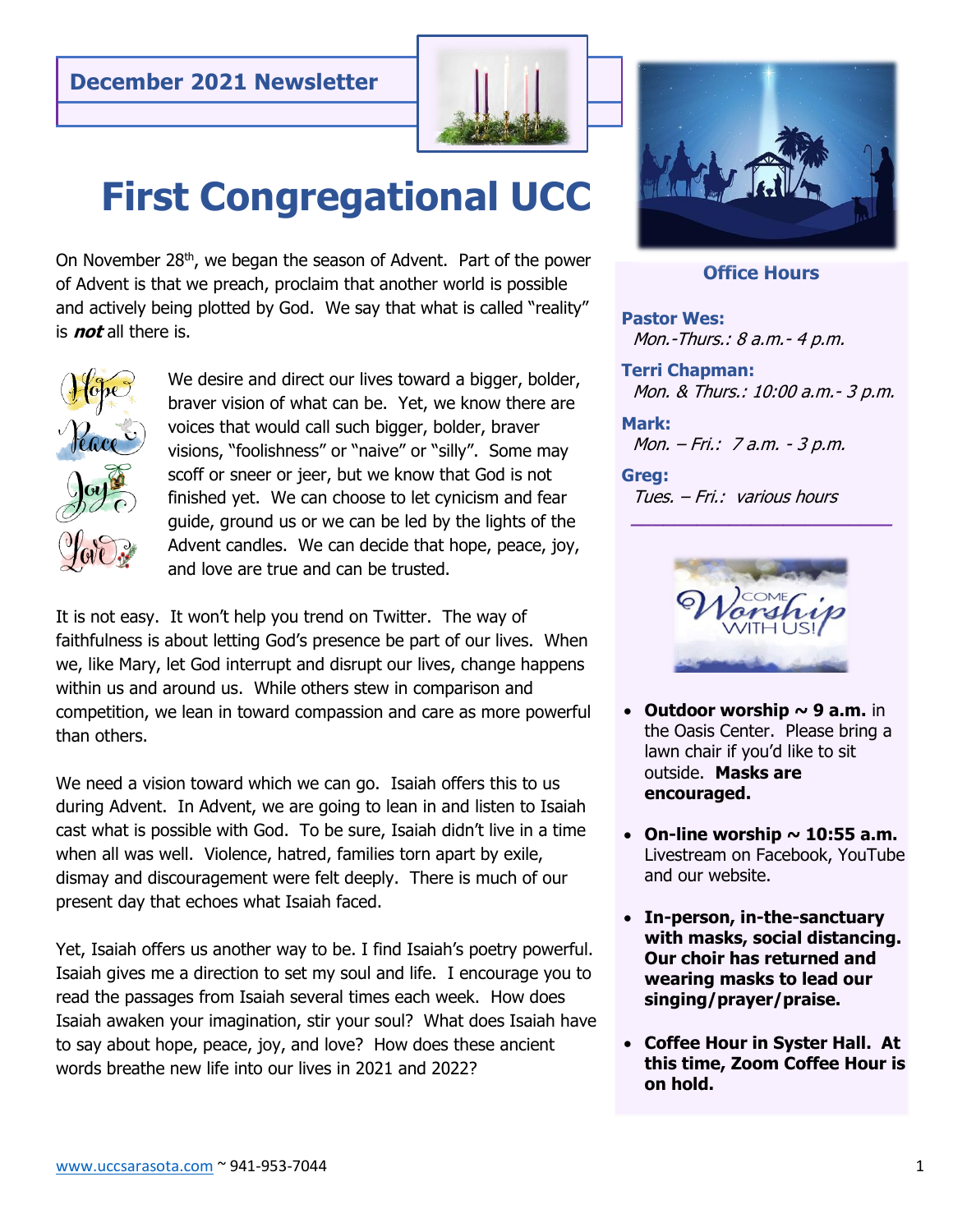

Please remember, there is an Advent Devotional, "A Less is More Christmas," that we would love to send you either electronically or in paper version.

We pray this Advent and Christmas is a blessing to you, your family, our church, and our world.

With great love  $\sim \sim$  Wes

## **Worship in December**

**Every Sunday we worship at 9 a.m. in the Oasis Center, at 10:55 a.m. in-person in the sanctuary, and at 10:55 a.m. online (Facebook, YouTube, Website)**



**December 5th** – Second Sunday of Advent  $\sim$  Candle of Peace  $\sim$  Isaiah 2:1-5. We will celebrate Holy Communion together.



**December 12th** – Third Sunday of Advent  $\sim$  Candle of Joy  $\sim$  Youth helping lead our 11 a.m. worship. We will read Isaiah 9:2-7.



**December 19th** – Fourth Sunday of Advent  $\sim$  Candle of Love  $\sim$  Choir and Brass leading worship at 11 a.m. We will read Isaiah 11:1-10.**\*See page 3 for details**



## **December 24** – Christmas Eve ~ **THREE services**.

- ~ **5 p.m.** outdoor service (featuring special guest instrumentalists)
- $\sim$  8 p.m. in the sanctuary in-person and online. (featuring choir and special guest instrumentalists)
- $\sim$  11 p.m. in the sanctuary in-person only! **Quiet service of communion**. **\*See page 3 for details**



**December 26** - ONE Worship Service at 11 a.m. in-person and online. We will open our hearts to the poem by Maya Angelou, Amazing Peace.







**COLLAGE Tuesdays @ 11 a.m. ~** Collage is our LGBTQ and Ally Group. All are welcome to join our Collage group on Zoom for support and faithful discussions.

## **Tuesday Bible Study @ 6:30**

**p.m. ~** We meet on Zoom to discuss the Bible passage for the upcoming Sunday.

## **Wednesday Bible Study @ 11**

**a.m. ~ HYBRID** in the Oasis Center to discuss the Bible passage for the upcoming Sunday.

**Wednesday @ 3 p.m. ~** Sacred Conversations on Race (SCOR)

**\*Zoom links available through Pastor Wes.**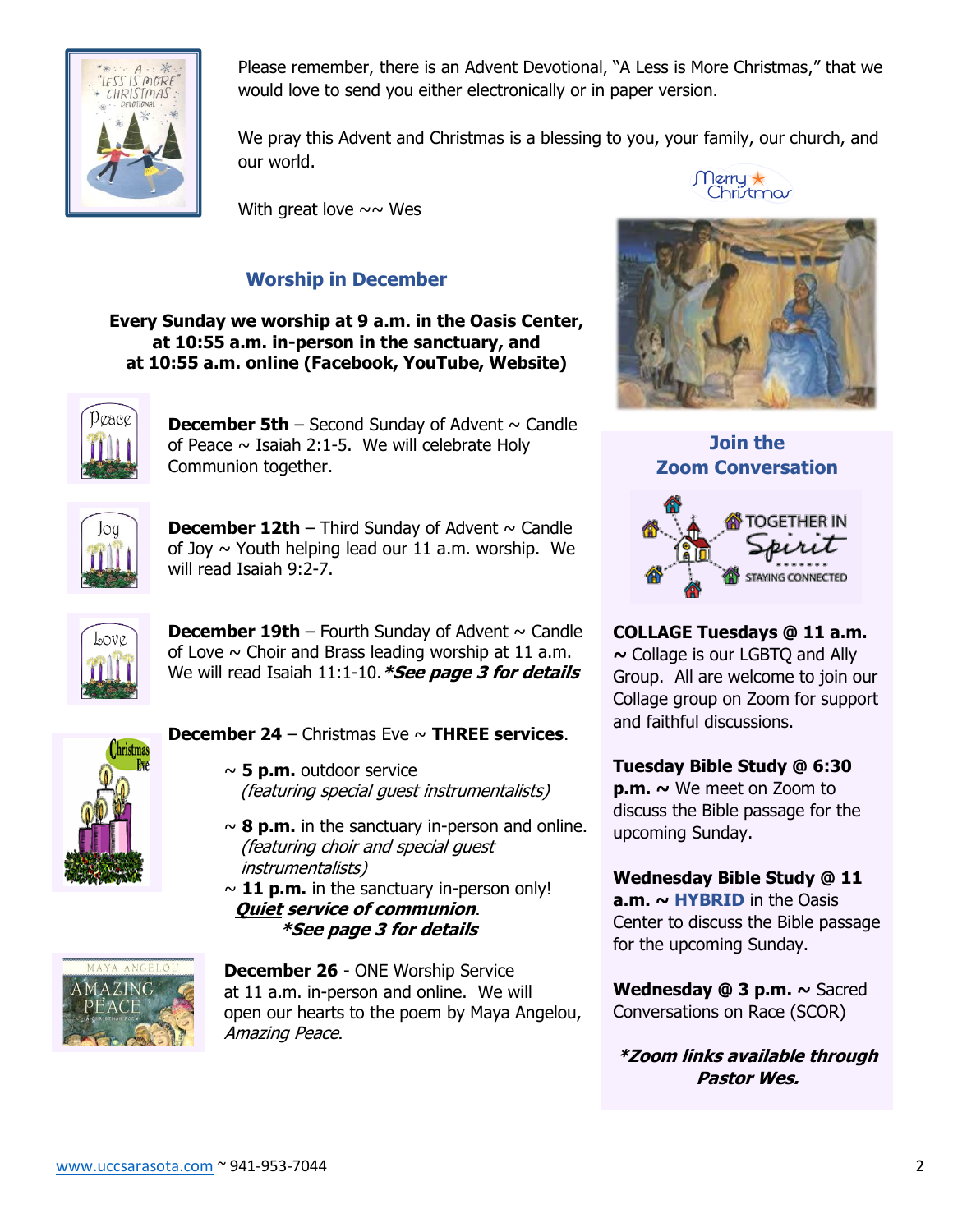## **Special Music**

On **Sunday, December 19, at 11:00**, our choir and brass quintet will present "American Christmas" composed by Z. Randall Stroope. This choral medley of beloved carols and traditional songs includes the American revivalist song "Zion's Walls" adapted to the text "O Come All Ye Faithful", "Simple Gifts", "I Wonder As I Wander", and Alfred Burt's "Star Carol." This special Sunday will include favorite Christmas hymns accompanied by the brass and organ.



**Christmas Eve at 5:00 p.m.** we will celebrate on the lawn with special guest musicians **Betsy Hudson-Traba**, flute, and **Fernando Traba**, bassoon. Greg will lead us in singing the familiar carols of Christmas.

**Christmas Eve at 8:00 p.m.** we will worship in the sanctuary and **online** with special music beginning at 7:45 by **Meghan Jones**, violin and **Natalie Helm**, cello. Our choir will lead us in this beautiful candle light service with anthems and carols.

**Christmas Eve at 11 p.m.** an intimate, quiet service centering around **communion**. On the cusp of Christmas morning, we gather with reverent hush around the manger. The service will be reflective and offer moments of stillness to be in God's presence. Since this service was recently added, musician contracts signed, **special music will be YOU singing the beloved carols.**



## **Stewardship "Intention of Giving 2022" Update**

**THANK YOU to everyone who has already turned in your Intention of Giving card for 2022.** We appreciate YOUR generosity so we can continue to provide meaningful ministry and God's love through mission. We encourage you, if you have not yet done so, to please turn in your Intention of Giving. You can mail your card to the church or drop it into the offering on Sunday.

We are blessed in so many ways. With grateful hearts  $\sim$  Your Stewardship Team

## **Visit Our Newly Revised Website ~ New Look/New Year**

We offer our heartfelt thanks to **Sarah Dousa,** who over the last nine months built this beautiful new site that reflects the Spirit-filled life of our church. On the front page you will see links to our commitments to Creation Justice, Open and Affirming, and Racial Justice. There is a page devoted to our Oasis Ministry and one celebrating our Music Ministry. There are videos and much, much more. We appreciate the help of **Peter Burroughs** in offering his expertise along the way. We encourage you to please visit the site  $\sim$  [www.uccsarasota.com](https://uccsarasota.us10.list-manage.com/track/click?u=0c2ea6baa06500fea6a4509a9&id=8facaaf8c7&e=5b2dd2d519)



## **TWO WAYS TO FIND THE SUNDAY MORNING 11 a.m. BULLETIN on our Website:**

- **1. "Worship" page** by Sunday morning ~ underneath **SERVICES** information;
- **2. Link in the footer at the bottom of the website**

Please take a few moments in the coming weeks to familiarize yourself with the new site.

# **We offer Sarah a round of applause and our thanksgiving for all her hard work!**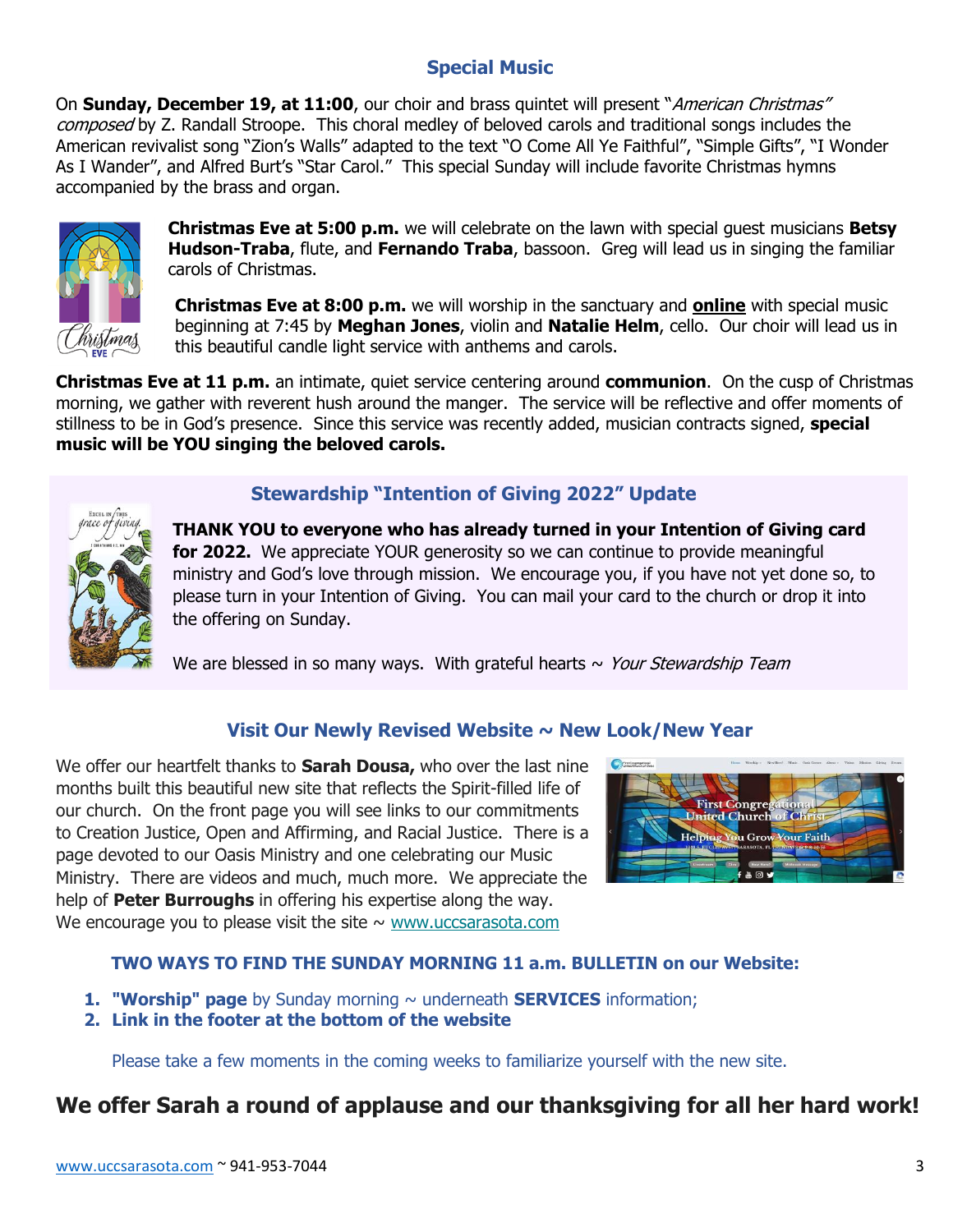## **Save The Date – Dr. Kathy Bullock, Artist in Residence, January 14 - 16, 2022**



Dr. Kathy Bullock is an educator, scholar, speaker, singer, pianist, choral arranger, and conductor who specializes in African American music and culture, including gospel, spirituals and classical works by composers from the African diaspora. A Professor Emerita of Music from Berea College in Kentucky, she is currently on the music faculty of Bennington College in Vermont.

On Friday, **January 14 at 7:30 p.m.,** we will enjoy an evening performance with Dr. Bullock as she shares musical connections between African American culture and West African and Appalachian cultures. Through story, and performing songs of faith and hope, Dr. Bullock engages her audience with infectious joy and spirit through a variety of music. **This concert is free and open to the public.**

On Saturday, Dr. Bullock will work with our choir in a master class on the performance of African American music.

We will be blessed to **feature Dr. Bullock at the 11:00 Service on Martin Luther King Jr. Sunday, January 16th.** Mark your calendars now for this special weekend.



## **Poinsettias - \$10 each**

Place your order and dedication requests with the office or Pastor Wes by **December 10.**

#### **CREATION JUSTICE NEWS**

Holiday Season "Green Tips," from the Green Team

Americans throw away 25 percent more trash than usual between Thanksgiving and New Year's — about a million extra tons of garbage each week, according to the National Environmental Education Foundation (NEEF), a Washington, D.C.-based nonprofit group devoted to helping people to be more environmentally responsible.





Listed below are ways to celebrate the spirit of the holidays, while giving a gift to the earth:

- Use reusable gift wrap and gift bags, and recycle wrapping paper and ribbon. Repurpose unused maps, comics for kids or, for larger gifts, printed pillowcases – things you already have at home.
- Save and reuse gift wrap and ribbon, and try using fresh greenery instead of store-bought bows. Why? Americans discard an estimated 38,000 miles of ribbon annually.
- Save on gift tags by writing the names of recipients directly on the gift, or color-coding gifts by recipient.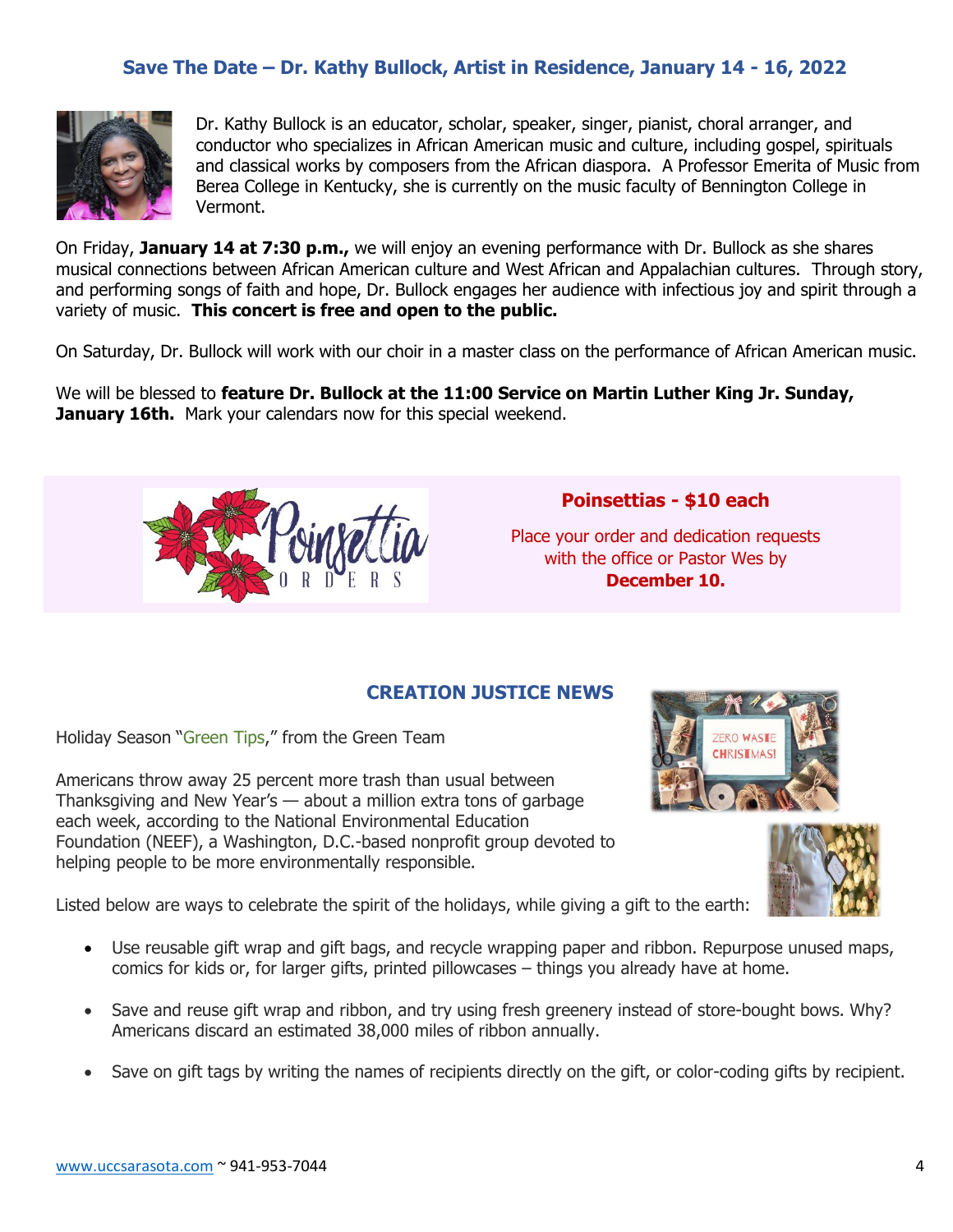- Tell your friends and family that you're opting out of single-use wrapping paper and gift tags this year.
- Offer more eco-friendly host/hostess gifts, e.g., reusable drawstring pouches as wine bags, or for other presents, and carrying homemade baked goods in mason jars or decorative, reusable boxes.
- Keep a list of what you used and what you saved, and share it with your Green Team!

This article was drawn from an NBC News article, which can be found here in its unedited version: <https://www.nbcnews.com/better/lifestyle/want-give-present-earth-cut-down-holiday-waste-ncna1082356>

## **PEACE AND JUSTICE NETWORK NEWS**

#### **Peace and Justice Mission Group Message**

Decades ago, my mother traveled to Alaska. They visited a small village on the Bering Sea, and went into its little church.

Behind the altar was a lovely Nativity scene. The Holy Family are in an igloo, Joseph and Mary kneeling reverently by the child, who is wrapped in furs. In the distance, great hunters are speeding across the snow toward them on dogsleds laden with gifts of walrus, seal and ivory. Above them all, a great star blazes through the Northern Lights.



All the people in the scene are indigenous Inuit.

She walked around for weeks asking: "What did Jesus look like?" She had never seen him depicted as anything other than blond, blue-eyed, and white. It was difficult for her to imagine him looking otherwise.

The great cathedrals of Peru have paintings of Jesus and the disciples as indigenous Quechua. Some African churches depict him as African.

If we are made in God's image, perhaps each of us can see ourselves mirrored in our image of God.

What do you think he looked like?  $\sim$  Lynne Woodman



## **Advent Artful Prayer**

All are invited to the Artful Prayer session on **Thursday, December 9, @ 2 p.m. via Zoom.** We will be using the **"A Less is More Christmas Devotional**" for inspiration.

You can obtain the devotional from the church office, but don't need it to participate in Artful Prayer. Just bring paper, crayons/colored pencils/markers.

Contact Pastor Wes or the church office if you want the zoom link. We hope you can join us!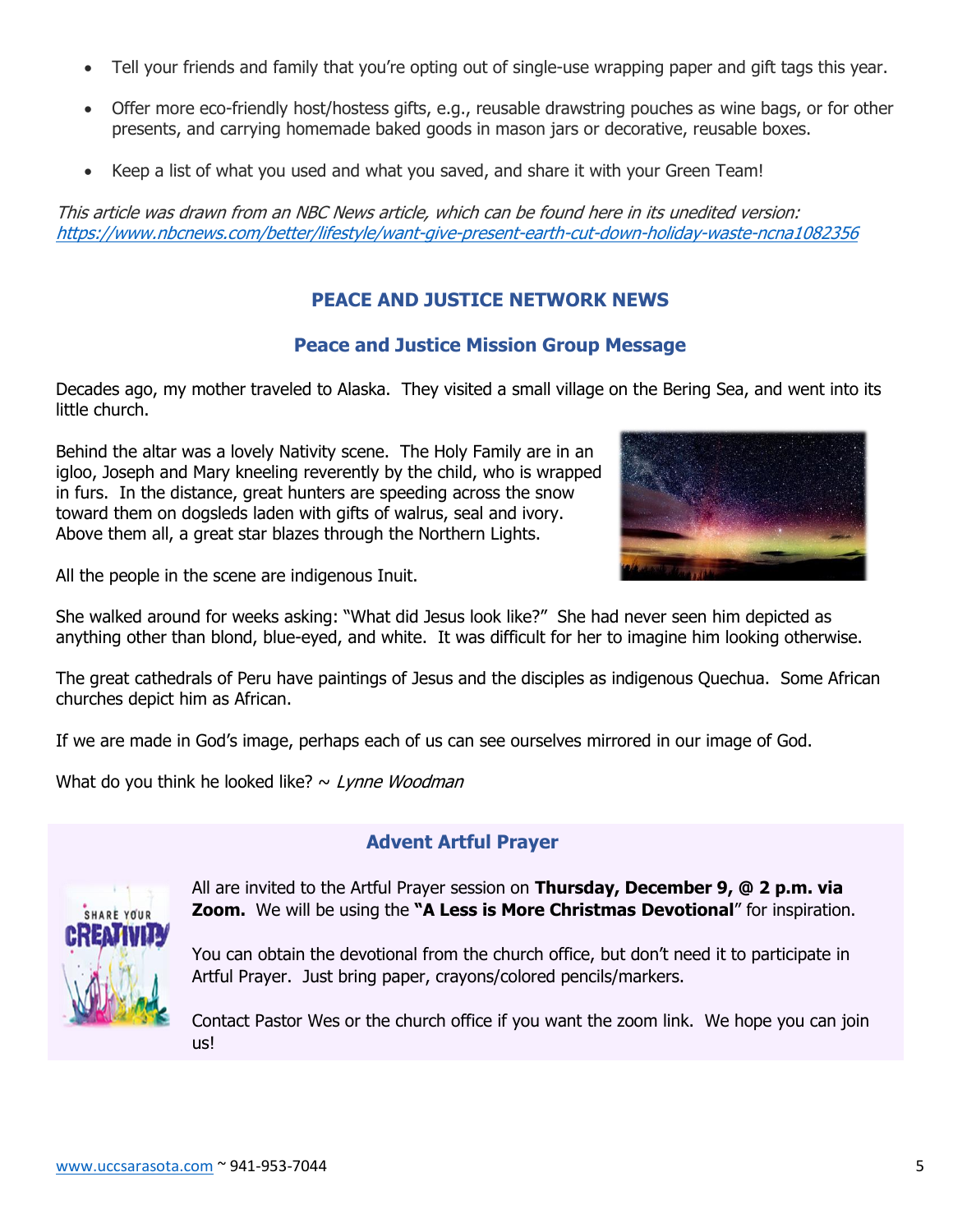## **Little Free Library Project – Service Opportunity**



The Sacred Conversations on Race group has a service opportunity to offer the entire congregation!

It has been agreed to build and maintain a little free library on the church grounds as a way of providing books promoting diversity to the public. Books will be for all ages.

LITTLE FR.FE LIBI

#### **Progress:**

- We have a builder!
- Donations are coming in!

#### **Our Needs:**

- More donations to purchase books
- Donations of gently-used books
- A creative bookplate design for our stickers in each book
- Volunteers to maintain the library *(tidy the display/add books)*. This can be as little as one week a month/or less.

*If you would be interested in helping with this project or donating funds to buy supplies and books, please contact Nancy McElroy.*

## **First UCC Women**

#### **SAVE THE DATE! ~ Tuesday, December 7, 11:30 a.m. in Syster Hall**



The Women's Association invites one and all to join us in filling and wrapping our **SENIOR CHRISTMAS BOXES,** which are distributed to shut-in seniors throughout Sarasota before the holiday.

As part of the December 7th event, a \$12 lunch will be served.

Micki Robinson, a retired minister and Lauren Pastos' mother, will present a Christmas story.

Signup after 9 o'clock service with JOY KUHN or after the 11 o'clock service with CONNIE TOOPS.

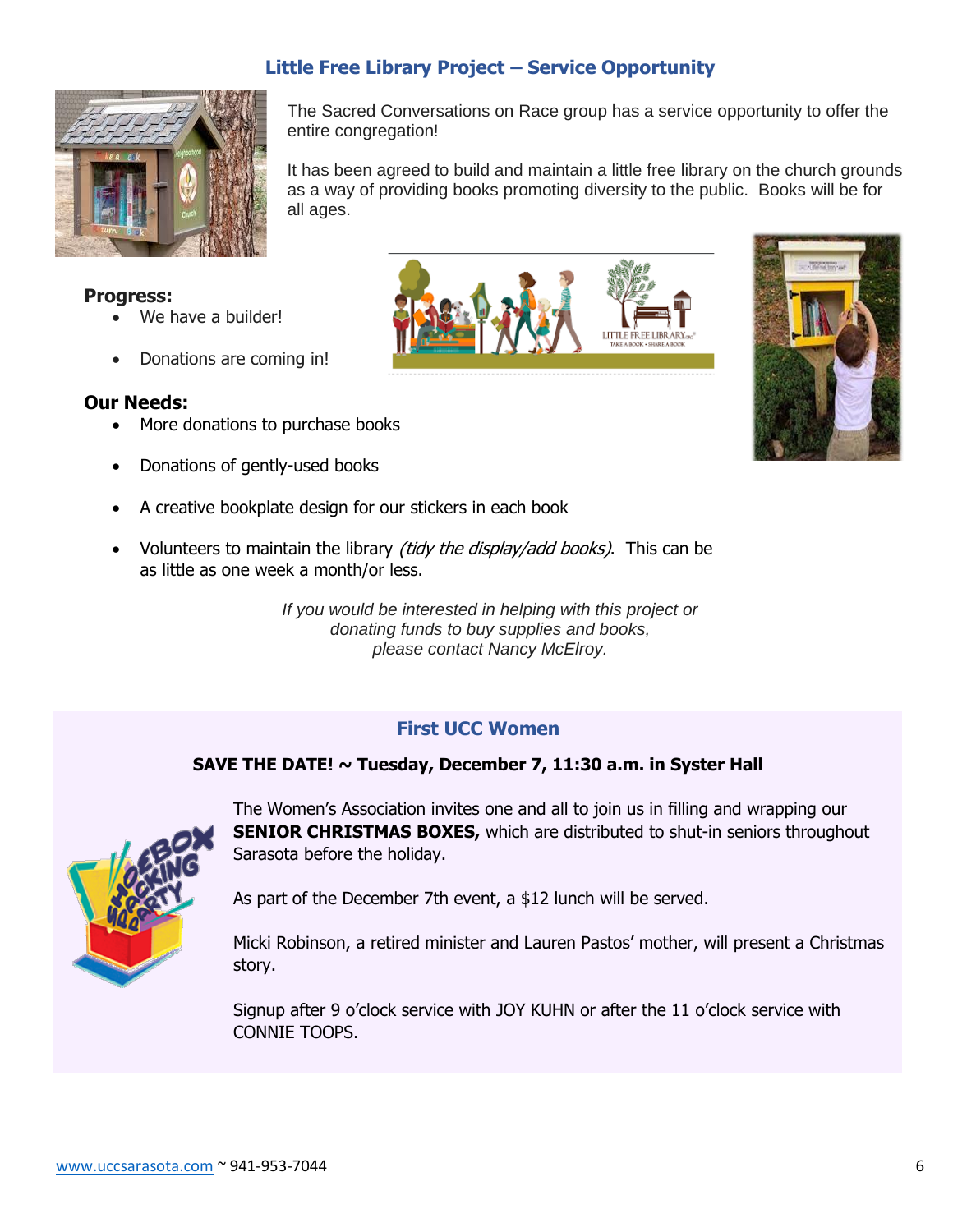

Christmas is coming and the season of giving to those who need it most is upon us. Every year the FCUCC Mission Team asks for your help in providing for our less fortunate neighbors in Sarasota and Manatee Counties. All of the organizations we donate to with our Christmas Love Offering are local or denominational. As always, we count on your generosity to make a difference.

This year we are supporting the following organizations who work hard throughout the year helping those who need it: **All Faiths Food Bank and All Faiths Backpack program; Baby Basics and Children First; Resurrection House and Second Chance Last Opportunity; ALSO Youth, Family Promise, The Betty J. Johnson North Sarasota Public Library, SURE and the UCC Christmas Fund.**

Members of the mission team will be speaking in church during Sundays in December about **All Faiths, Baby Basics and Children First, and Family Promise.** I know you are aware of the work that SURE has done in our communities since FCUCC is very involved with this and the SURE office is located in our building. FCUCC was one of the six founding members of Resurrection House which serves as a day resource center for the homeless of Sarasota County. Second Chance serves the Newtown community with youth programs and since the pandemic it has branched out to help the community with zoom seminars for parents as well as the distribution of food and baby supplies. The donation to the Betty J. Johnson Library will go to support The African American Cultural Resource Center at the library. The UCC Christmas Fund helps pastors and church personnel with emergency needs throughout the year.

Please celebrate with us the Good Works being done by these organizations. Last year we raised over \$16,000 and we would love to increase our giving this year. As you know, prices have gone up and that affects those with limited resources the most.

#### **There will be envelopes for your Christmas Love giving in the Narthex every Sunday or you can just send in your donation by marking Christmas Love on the memo line.**

The Mission Team thanks you for your contribution. Your support is a blessing to our community.

 $\sim$  Jan Andersen, Mission Team Chair



## **Sacred Conversations on Race**

## **We continue our Sacred Conversations on Race on Wednesdays at 3 p.m.**

There is **ALWAYS** space and place for you to join in this conversation. We pray that in the coming months, you will participate.

If you have questions or need a Zoom link, let Pastor Wes know.

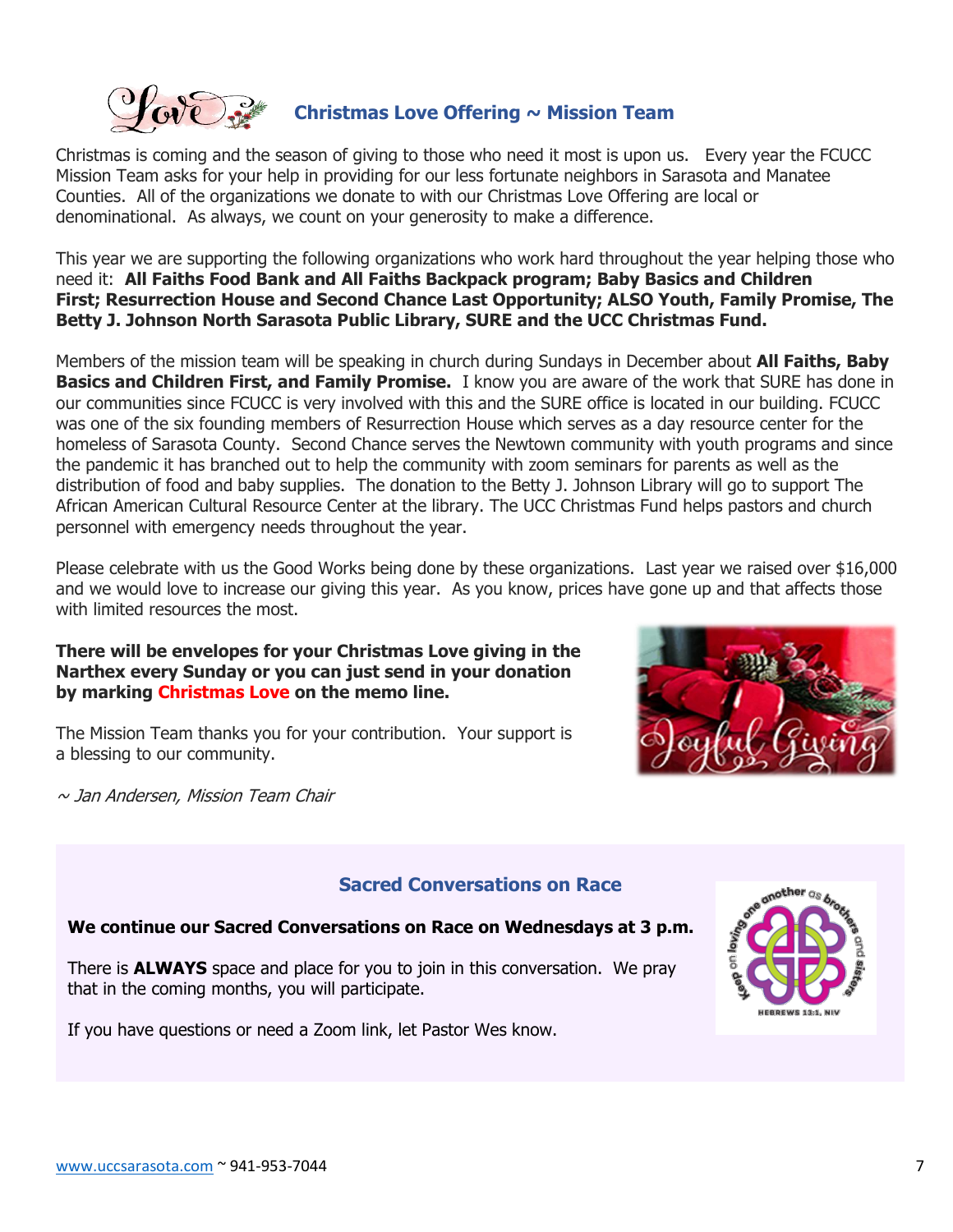## **Kings And Queens Bridge**

Kings and Queens Bridge resumes **Monday, December 13, from 1 p.m. to 4 p.m. in Room 9 of the Education Building.** We welcome new players who are interested in playing contract bridge for fun.



Please contact Ethel Rudy at whether you are a new or returning player.

## **Ready Readers**

Ready Readers is a book discussion group that meets on the second Thursday of every month at noon in the Oasis Center. Current lists of selections are available in the Syster Hall library as are several present and previously selected books.





We welcome and encourage the participation and input of new members even if you are not able to attend every meeting. For more information and further updates, contact Sandy Smith.

Please join us **Thursday, December 9, at noon in the Oasis Center**. We will be discussing "You'll Never Believe What Happened To Lacey" by Amber Ruffin & Lacey Lamar. New members are always welcomed.



## **Stitches of Love & Friendship**

Many, many thanks to all of our wonderful knitters and contributors. A very large box of items ranging from infants to adults as well as a collection of notepads has been sent to our friends in Rapid City, South Dakota.

Those contributing were: Pat Barkhuff, Judy Black, Marilyn Brandt, Florence Jackson, Chris Millar, Ruth Olsen, Linda Quarles and Ethel Rudy. I apologize if I omitted anyone.

This is a very worthwhile project and the recipients are most appreciative  $\sim$  *Ethel Rudy*.





## **Community Meal – Stay Tuned**

We continue our monthly ministry of serving and providing a hot, nutritious and balanced community meal at St. Paul Lutheran Church.

**Because of the late date (December 28) we will announce our needs in the mid-week message as we get closer to the date.**

Your offerings of food & fellowship are always appreciated  $\sim$  Carol Hagglund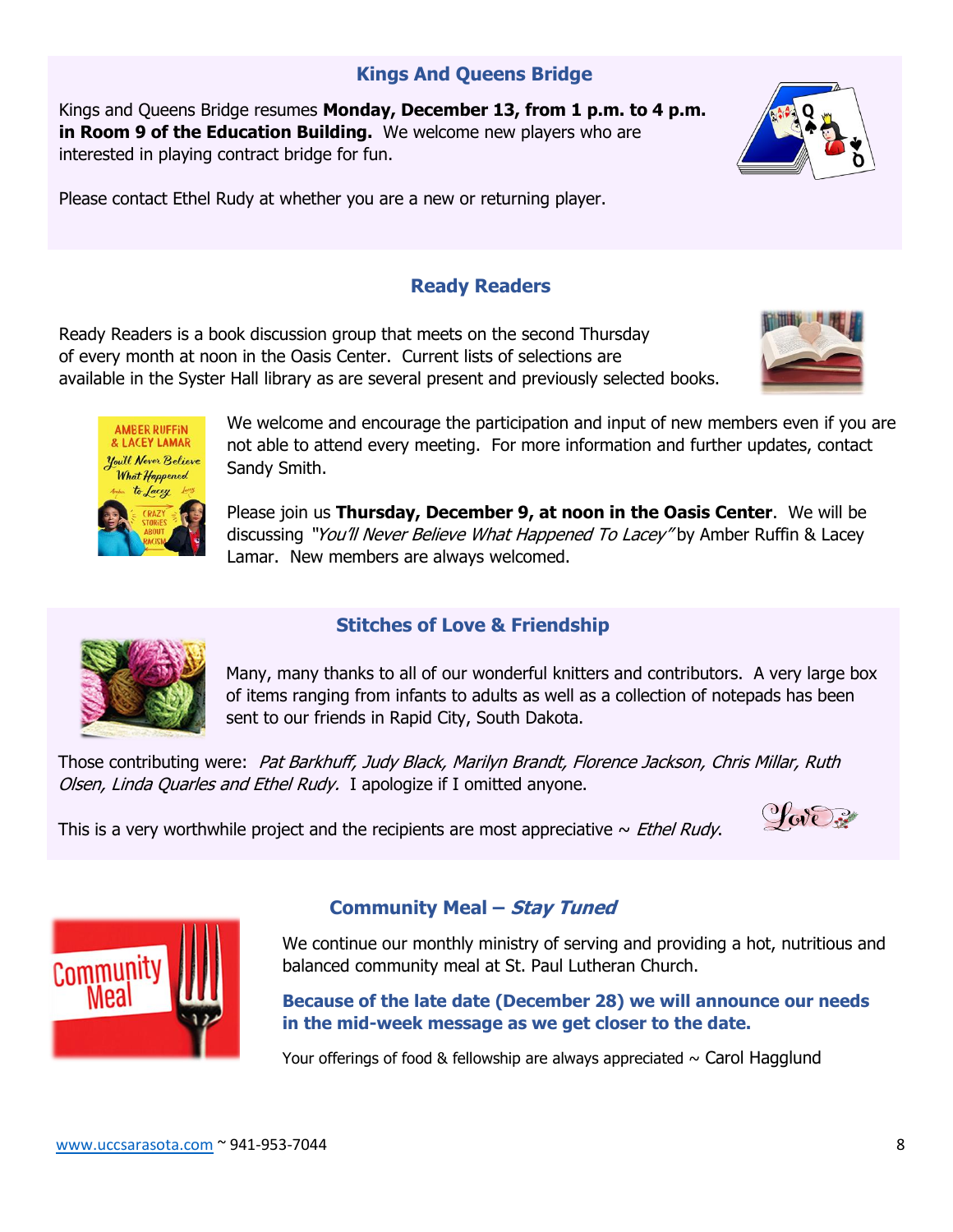

December Anniversaries



| 12/3  | Judith Hansen<br>Mary Picott                           | 12/18 | Stephen Landers<br>Patricia McClure    |
|-------|--------------------------------------------------------|-------|----------------------------------------|
| 12/6  | Dotty Pickett                                          | 12/19 | Douglas Fields                         |
| 12/8  | Marsha Kindall-Smith<br>Dorothy Markell<br>Norma Smith | 12/20 | <b>Bill Grubb</b><br>Clara Menchinger  |
|       |                                                        |       | 12/25 Carol Jean Miller                |
| 12/9  | Christy Bergsma<br>Carol Seltzer                       |       | 12/26 Michael Carone                   |
| 12/10 | Isabel Traba                                           |       | 12/27 Len Murray                       |
|       | 12/12 Janet Kamm                                       |       | 12/29 Edward Carrington                |
|       | 12/13 Marilyn Lewis<br>Kristi Weiland                  | 12/30 | Pamela Gore-Meade<br>Felix McElroy III |
| 12/15 | Myron Robinson                                         | 12/31 | Gary LaParl<br>Patricia McCloskey      |

| 12/2 | Stan Witteveen & Kit Leggett |  |  |
|------|------------------------------|--|--|
|      |                              |  |  |

- 12/15 Myron & Brenda Robinson
- 12/21 Edwin & Carl Brickner
- 12/22 Bill & Pat Grubb
- 12/23 Irving & Deborah Woods
- 12/24 Patrice & Rick McDaniel
- 12/26 Douglas & Carol Fields
- 12/27 Colonel George Francis & Rachel Taylor David & Susan Mitchell William & Susan Pallatto
- 12/28 Jim & Teri Grob
- 12/29 Bud & Becky Rives III
- 12/30 Larry & Norma Smith



## **ADVENT DEVOTIONAL**

We invite and encourage you to engage this Advent devotional with someone else—family or friends or fellow church members OR ALL of the above.



This is a wonderful way to prepare our hearts for the mystery of the Christmas Season.

Available in paper and electronic form (through Pastor Wes).

Blessings to all in this journey  $\sim$  Your Worship Team